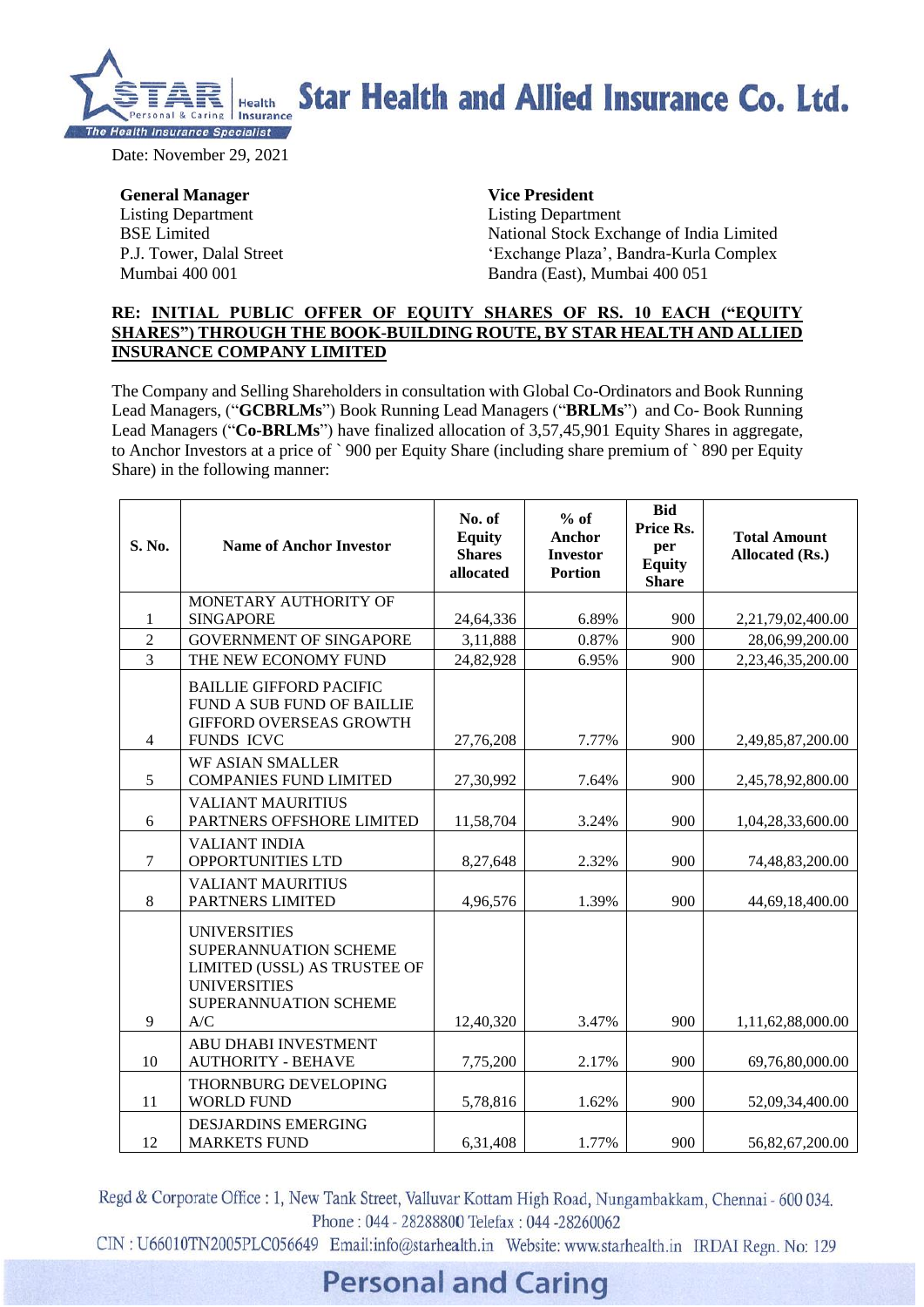

# TARIS Health Star Health and Allied Insurance Co. Ltd.

|    | <b>LAZARD EMERGING MARKETS</b>                                                                                                           |           |       |     |                   |
|----|------------------------------------------------------------------------------------------------------------------------------------------|-----------|-------|-----|-------------------|
| 13 | CORE EQUITY PORTFOLIO                                                                                                                    | 1,78,896  | 0.50% | 900 | 16,10,06,400.00   |
| 14 | ABU DHABI INVESTMENT<br><b>AUTHORITY - MERLION</b>                                                                                       | 4,65,120  | 1.30% | 900 | 41,86,08,000.00   |
| 15 | AL MEHWAR COMMERCIAL<br><b>INVESTMENTS L.L.C. -</b><br>(WHITING)                                                                         | 2,03,408  | 0.57% | 900 | 18,30,67,200.00   |
| 16 | ASHOKA INDIA OPPORTUNITIES<br><b>FUND</b>                                                                                                | 10,46,016 | 2.93% | 900 | 94,14,14,400.00   |
| 17 | ABU DHABI INVESTMENT<br><b>AUTHORITY - WAY</b>                                                                                           | 2,59,648  | 0.73% | 900 | 23,36,83,200.00   |
| 18 | ASHOKA INDIA EQUITY<br><b>INVESTMENT TRUST PLC</b>                                                                                       | 1,44,704  | 0.40% | 900 | 13,02,33,600.00   |
| 19 | <b>ABERDEEN NEW INDIA</b><br><b>INVESTMENT TRUST PLC</b>                                                                                 | 1,31,680  | 0.37% | 900 | 11,85,12,000.00   |
| 20 | THE INDIA FUND, INC.                                                                                                                     | 1,45,520  | 0.41% | 900 | 13,09,68,000.00   |
| 21 | ABERDEEN GLOBAL INDIAN<br><b>EQUITY LIMITED</b>                                                                                          | 3,01,616  | 0.84% | 900 | 27,14,54,400.00   |
|    | MORGAN STANLEY INDIA                                                                                                                     |           |       |     |                   |
| 22 | INVESTMENT FUND, INC.                                                                                                                    | 4,59,872  | 1.29% | 900 | 41,38,84,800.00   |
| 23 | MORGAN STANLEY<br><b>INVESTMENT FUNDS INDIAN</b><br><b>EQUITY FUND</b>                                                                   | 1,18,944  | 0.33% | 900 | 10,70,49,600.00   |
| 24 | WCM FOCUSED EMERGING<br><b>MARKETS FUND</b>                                                                                              | 13,85,424 | 3.88% | 900 | 1,24,68,81,600.00 |
| 25 | <b>JNL MULTI-MANAGER</b><br><b>EMERGING MARKETS EQUITY</b><br><b>FUND</b>                                                                | 3,19,760  | 0.89% | 900 | 28,77,84,000.00   |
| 26 | NATIXIS INTERNATIONAL<br>FUNDS (LUX) I - WCM GLOBAL<br><b>EMERGING MARKETS EQUITY</b><br><b>FUND</b>                                     | 1,11,120  | 0.31% | 900 | 10,00,08,000.00   |
| 27 | SEI INSTITUTIONAL<br><b>INVESTMENTS TRUST -</b><br><b>EMERGING MARKETS EQUITY</b><br>FUND MANAGED BY WCM<br><b>INVESTMENT MANAGEMENT</b> | 1,11,120  | 0.31% | 900 | 10,00,08,000.00   |
| 28 | <b>WCM FOCUSED EMERGING</b><br><b>MARKETS FUND LP</b>                                                                                    | 1,39,792  | 0.39% | 900 | 12,58,12,800.00   |
| 29 | <b>JANCHOR PARTNERS PAN-</b><br><b>ASIAN MASTER FUND</b>                                                                                 | 19,01,840 | 5.32% | 900 | 1,71,16,56,000.00 |
| 30 | <b>SBI LIFE INSURANCE COMPANY</b><br><b>LTD</b>                                                                                          | 8,26,880  | 2.31% | 900 | 74,41,92,000.00   |
| 31 | HDFC LIFE INSURANCE<br><b>COMPANY LTD</b>                                                                                                | 8,26,880  | 2.31% | 900 | 74,41,92,000.00   |
| 32 | <b>FALCON EDGE GLOBAL</b><br><b>MASTER FUND,LP</b>                                                                                       | 1,93,312  | 0.54% | 900 | 17,39,80,800.00   |
| 33 | MORAINE MASTER FUND LP                                                                                                                   | 5,99,920  | 1.68% | 900 | 53,99,28,000.00   |
| 34 | <b>FALCON Q LP</b>                                                                                                                       | 1,11,120  | 0.31% | 900 | 10,00,08,000.00   |
|    | <b>NVIT EMERGING MARKETS</b>                                                                                                             |           |       |     |                   |
| 35 | <b>FUND</b>                                                                                                                              | 4,53,664  | 1.27% | 900 | 40,82,97,600.00   |

Regd & Corporate Office : 1, New Tank Street, Valluvar Kottam High Road, Nungambakkam, Chennai - 600 034. Phone: 044 - 28288800 Telefax: 044 -28260062

CIN: U66010TN2005PLC056649 Email:info@starhealth.in Website: www.starhealth.in IRDAI Regn. No: 129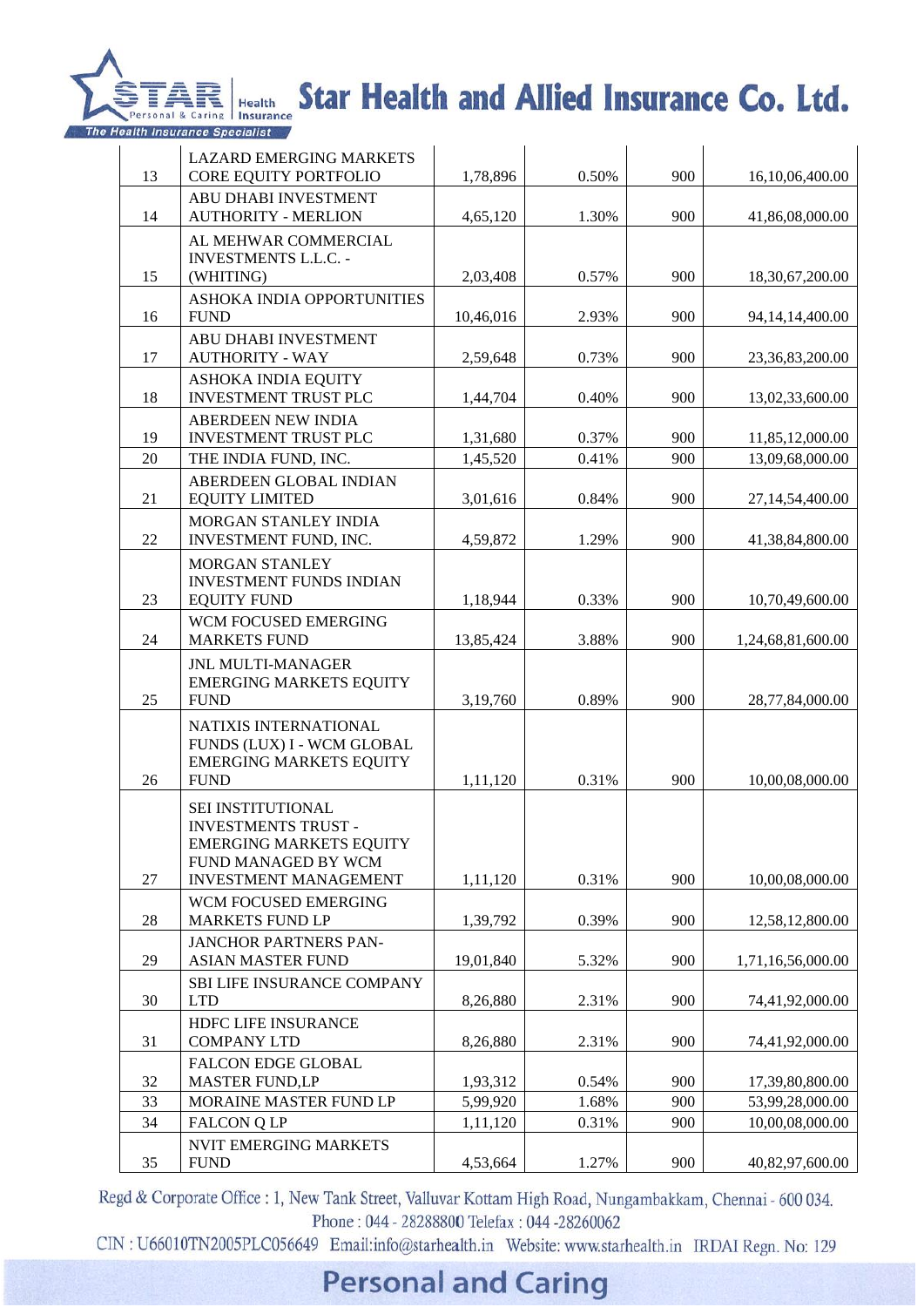

# TARIS Health Star Health and Allied Insurance Co. Ltd.

| 36       | MIRAE ASSET INDIA SECTOR<br>LEADER EQUITY FUND                                                              | 2,89,408  | 0.81%          | 900        | 26,04,67,200.00   |
|----------|-------------------------------------------------------------------------------------------------------------|-----------|----------------|------------|-------------------|
|          | MIRAE ASSET ASIA SECTOR                                                                                     |           |                |            |                   |
| 37<br>38 | <b>LEADER EQUITY FUND</b>                                                                                   | 2,89,408  | 0.81%<br>2.08% | 900<br>900 | 26,04,67,200.00   |
|          | HORNBILL ORCHID INDIA FUND                                                                                  | 7,44,221  |                |            | 66,97,98,900.00   |
| 39       | <b>MAX LIFE INSURANCE</b><br>COMPANY LIMITED A/C<br>ULIF01108/02/07LIFEGRWSUP104<br>- GROWTH SUPER FUND     | 2,44,448  | 0.68%          | 900        | 22,00,03,200.00   |
| 40       | <b>MAX LIFE INSURANCE</b><br>COMPANY LIMITED A/C<br>PARTICIPATING FUND                                      | 1,93,408  | 0.54%          | 900        | 17,40,67,200.00   |
| 41       | <b>MAX LIFE INSURANCE</b><br>COMPANY LIMITED A/C<br>ULIF00125/06/04LIFEGROWTH104<br>- GROWTH FUND           | 1,22,224  | 0.34%          | 900        | 11,00,01,600.00   |
| 42       | JUPITER INDIA FUND                                                                                          | 1,09,808  | 0.31%          | 900        | 9.88,27,200.00    |
| 43       | <b>JUPITER SOUTH ASIA</b><br><b>INVESTMENT COMPANY</b><br><b>LIMITED - SOUTH ASIA ACCESS</b><br><b>FUND</b> | 55,568    | 0.16%          | 900        | 5,00,11,200.00    |
| 44       | <b>EDELWEISS TRSUTEESHIP CO</b><br>LTD.- EDELWEISS MF AC -<br>EDELWEISS RECENTLY LISTED<br>IPO FUND.        | 1,65,376  | 0.46%          | 900        | 14,88,38,400.00   |
| 45       | <b>EDELWEISS ALTERNATIVE</b><br><b>EQUITY SCHEME</b>                                                        | 87,904    | 0.25%          | 900        | 7,91,13,600.00    |
| 46       | IIFL SPECIAL OPPORTUNITIES<br><b>FUND - SERIES 7</b>                                                        | 2,77,776  | 0.78%          | 900        | 24,99,98,400.00   |
| 47       | THE TIFF KEYSTONE FUND L.P                                                                                  | 2,03,952  | 0.57%          | 900        | 18,35,56,800.00   |
| 48       | <b>CATHOLIC ENDOWMENT FUND</b><br>L.P.                                                                      | 1,97,344  | 0.55%          | 900        | 17,76,09,600.00   |
| 49       | TIFF GLOBAL EQUITY FUND L.P.                                                                                | 91,504    | 0.26%          | 900        | 8,23,53,600.00    |
|          | MAKRANA SINGAPORE FUND I                                                                                    |           |                |            |                   |
| 50       | PTE LIMITED                                                                                                 | 57,872    | 0.16%          | 900        | 5,20,84,800.00    |
| 51       | <b>SAMSUNG INDIA SECURITIES</b><br><b>MASTER INVESTMENT TRUST</b><br><b>EQUITY</b>                          | 57,872    | 0.16%          | 900        | 5,20,84,800.00    |
|          | <b>BHARTI AXA LIFE INSURANCE</b>                                                                            |           |                |            |                   |
| 52       | <b>COMPANY LTD</b>                                                                                          | 1,65,376  | 0.46%          | 900        | 14,88,38,400.00   |
| 53       | KUBER INDIA FUND                                                                                            | 1,65,376  | 0.46%          | 900        | 14,88,38,400.00   |
| 54       | <b>ELARA INDIA OPPORTUNITIES</b><br><b>FUND LIMITED</b>                                                     | 1,65,376  | 0.46%          | 900        | 14,88,38,400.00   |
| 55       | BNP PARIBAS ARBITRAGE-ODI                                                                                   | 31,00,816 | 8.67%          | 900        | 2,79,07,34,400.00 |
| 56       | <b>GOLDMAN SACHS (SINGAPORE)</b><br>PTE.- ODI                                                               | 10,98,672 | 3.07%          | 900        | 98,88,04,800.00   |
| 57       | MORGAN STANLEY ASIA<br>(SINGAPORE) PTE. - ODI                                                               | 2,89,408  | 0.81%          | 900        | 26,04,67,200.00   |
| 58       | <b>SUNBRIDGE CAPITAL</b><br><b>EMERGING MARKETS FUND</b>                                                    | 1,65,376  | 0.46%          | 900        | 14,88,38,400.00   |
| 59       | SEGANTII INDIA MAURITIUS                                                                                    | 1,65,376  | 0.46%          | 900        | 14,88,38,400.00   |

Regd & Corporate Office : 1, New Tank Street, Valluvar Kottam High Road, Nungambakkam, Chennai - 600 034. Phone: 044 - 28288800 Telefax: 044 -28260062

CIN: U66010TN2005PLC056649 Email:info@starhealth.in Website: www.starhealth.in IRDAI Regn. No: 129